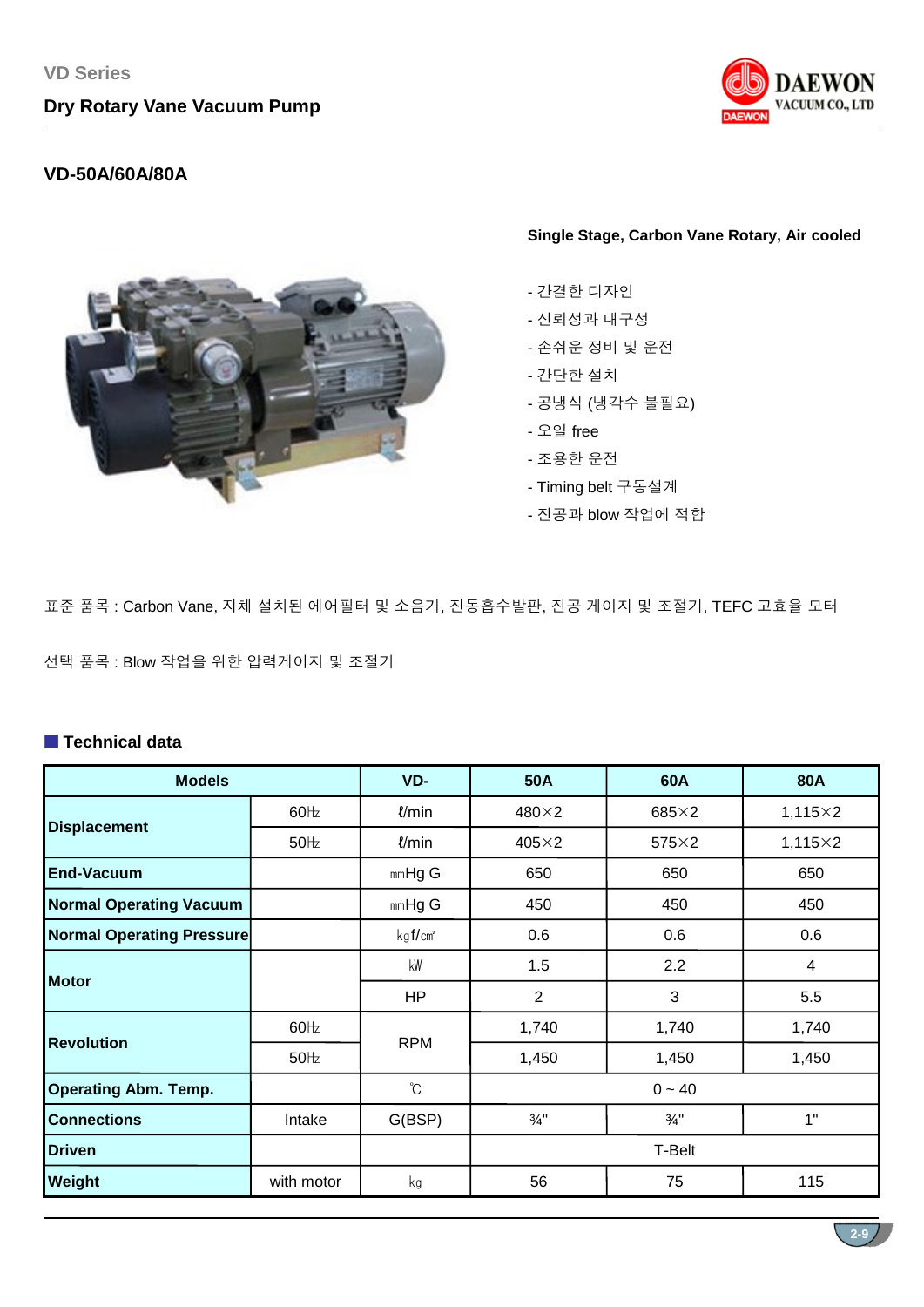# **Dry Rotary Vane Vacuum Pump**

### ■ **Performance Curve**



Vacuum (㎜Hg G) Pressure (kgf/cm<sup>2</sup> G)



## ■ **Dimensions**





**2-10**

| <b>Models</b> | W   | D   | н   |     | в  |     |     |    |         |     |     |     |    | M  | N   |     |                 |    |     |     |    |
|---------------|-----|-----|-----|-----|----|-----|-----|----|---------|-----|-----|-----|----|----|-----|-----|-----------------|----|-----|-----|----|
| <b>VD-50A</b> | 559 | 325 | 280 | 170 | 90 | 90  | 112 | 28 | $4-009$ | 234 | 130 | 65  | 30 | 35 | 270 | 332 | $Rc\frac{3}{4}$ | 50 | 220 | 248 | 50 |
| <b>VD-60A</b> | 646 | 505 | 350 | 282 | 90 | 90  | 202 | 28 | $4-009$ | 225 | 243 | 86  | 30 | 46 | 280 | 381 | $Rc\frac{3}{4}$ | 50 | 240 | 268 | 50 |
| <b>VD-80A</b> | 695 | 600 | 350 | 315 | 15 | 115 | 240 | 28 | 4-Ø9 I  | 300 | 278 | 102 | 30 | 46 | 292 | 416 | Rc1"            | 72 | 270 | 298 | 50 |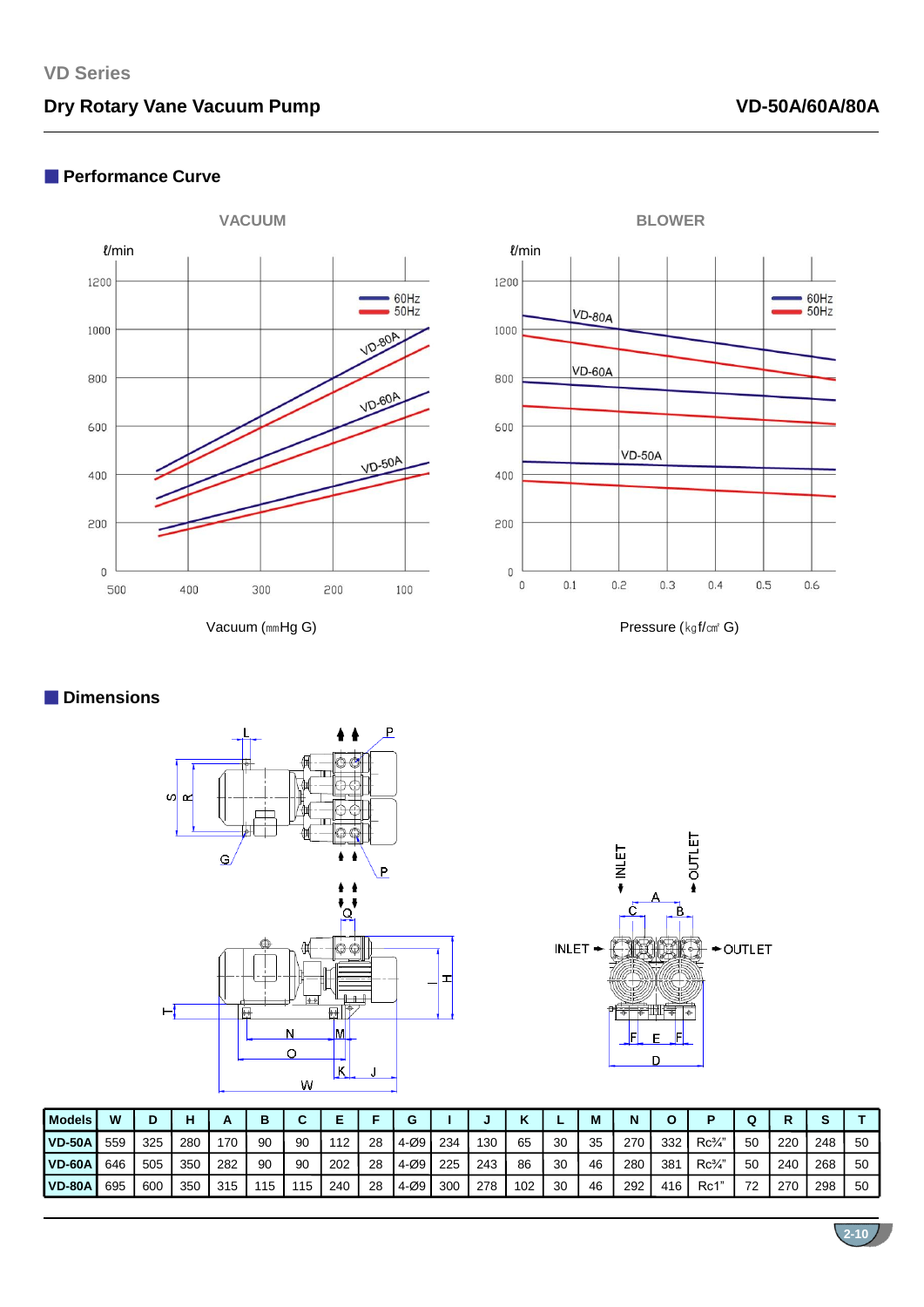

## **VD-90A/100A**

#### **Single Stage, Carbon Vane Rotary, Air cooled**

- 간결한 디자인
- 신뢰성과 내구성
- 손쉬운 정비 및 운전
- 간단한 설치
- 공냉식 (냉각수 불필요)
- 오일 free
- 조용한 운전
- V belt 구동설계
- 진공과 blow 작업에 적합

표준 품목 : Carbon Vane, 자체 설치된 에어필터 및 소음기, 진동흡수발판, 진공 게이지 및 조절기, TEFC 고효율 모터

선택 품목 : Blow 작업을 위한 압력게이지 및 조절기

## ■ **Technical data**

| <b>Models</b>                    |            | VD-                    | <b>90A</b>       | 100A             |  |  |  |
|----------------------------------|------------|------------------------|------------------|------------------|--|--|--|
|                                  | $60$ Hz    | $\ell$ /min            | $1,350 \times 2$ | $2,200 \times 2$ |  |  |  |
| <b>Displacement</b>              | $50$ Hz    | $\ell$ /min            | $1,350 \times 2$ | $2,200 \times 2$ |  |  |  |
| <b>End-Vacuum</b>                |            | $mmHg$ G               | 650              | 650              |  |  |  |
| <b>Normal Operating Vacuum</b>   |            | $mmHg$ G               | 450              | 410              |  |  |  |
| <b>Normal Operating Pressure</b> |            | kg f/cm <sup>2</sup>   | 0.6              | 0.6              |  |  |  |
| <b>Motor</b>                     |            | $\mathsf{k}\mathsf{W}$ | 5.5              | 7.5              |  |  |  |
|                                  |            | <b>HP</b>              | 7.5              | 10               |  |  |  |
| <b>Revolution</b>                | $60$ Hz    | <b>RPM</b>             | 1,160            | 1,100            |  |  |  |
|                                  | $50$ Hz    |                        | 1,160            | 1,100            |  |  |  |
| <b>Operating Abm. Temp.</b>      |            | $^\circ\!{\rm C}$      |                  | $0 - 40$         |  |  |  |
| <b>Connections</b>               | Intake     | G(BSP)                 | 1"               | $1\frac{1}{4}$   |  |  |  |
| <b>Driven</b>                    |            |                        | V-Belt           |                  |  |  |  |
| Weight                           | with motor | kg                     | 165              | 235              |  |  |  |

**2-11**